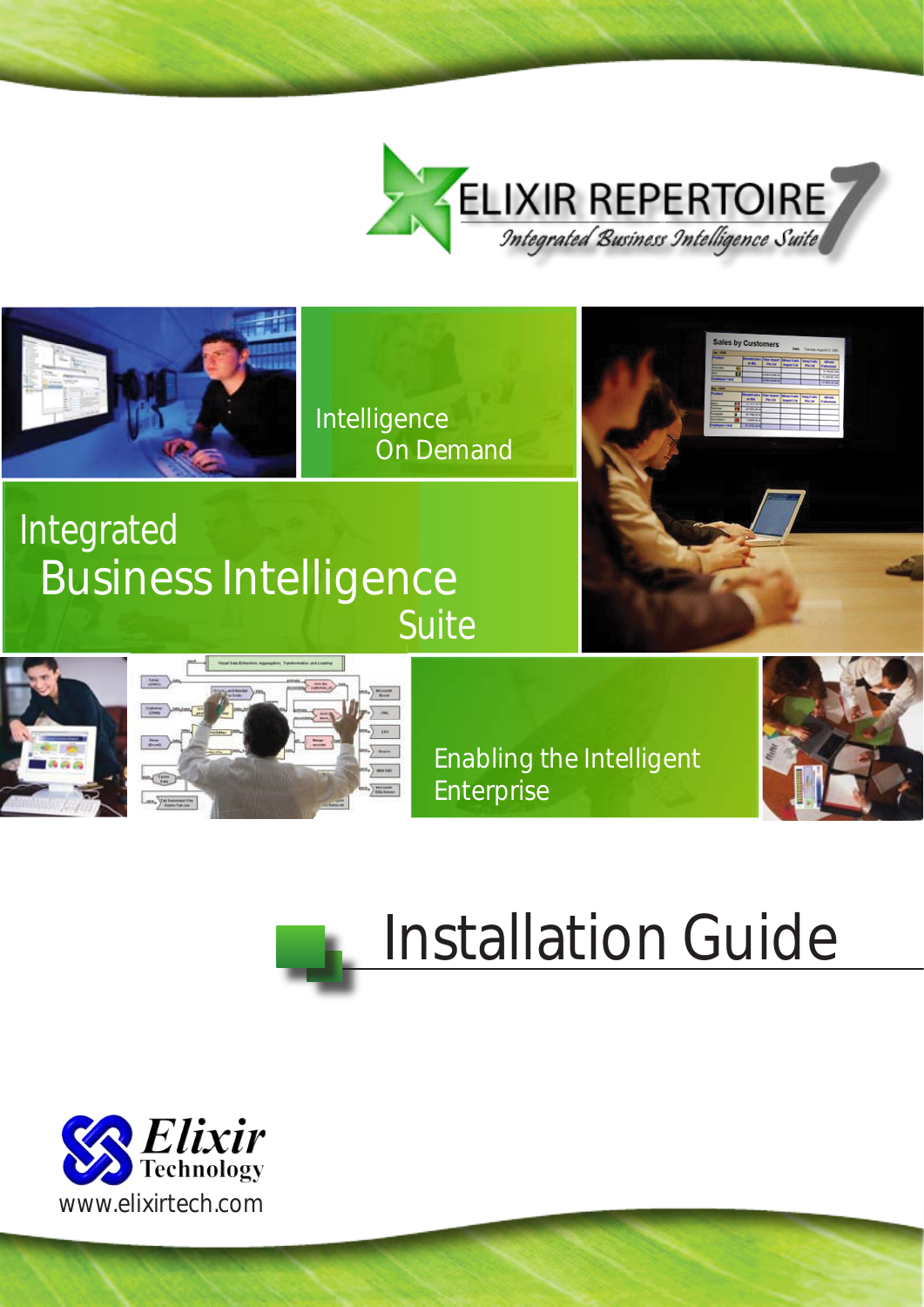### 1. Installing Repertoire 7

The Elixir toolset now combines Ensemble (Data Designer), Report (Report Designer) and Perspective (Dashboard Designer) into a single Repertoire Designer. There is a new Remote Designer which includes a Schedule Designer (previously Choreographer) as part of the package for Repertoire Server.

Elixir Repertoire Server has been redesigned to provide both a browser interface and a REST API, along with a wrapper for the previous Java Client API for backward compatibility.

#### Quick Links

- Installation Requirements
- [Before Installation](#page-2-0)
- [Installing Elixir Repertoire](#page-3-0)
- [Installing Elixir Repertoire Server](#page-5-0)
- [Deploying the license key](#page-5-0)
- [Getting started](#page-7-0)
- [Documentation](#page-8-0)
- [Embedding Elixir Repertoire Runtime](#page-8-0)
- [Embedding Repertoire Runtime in a Java EE Application Server](#page-8-0)

### 2. Installation Requirements

#### Supported Platforms

Elixir Repertoire supports any Java SE version 5.0 Runtime Environment (JRE) update 8 (or later) compliant platforms such as the following:

- **Windows**
- Solaris (including 10)
- AIX
- Linux
- Macintosh OS X (10.2 or higher)

#### Software Requirements

Elixir Repertoire requires the following software to run. Please make sure you install the software prior to installing Elixir Repertoire:

- The software requires a Java SE version 5.0 Runtime Environment (JRE) update 8 or later. If you do not have Java pre-installed, please download and install it from: http://java.sun.com/javase/downloads/index. jsp or from your preferred vendor. •
- Client browser: IE 5.5 or higher, Netscape 6 or Firefox •
- Adobe Acrobat PDF viewer plug-in on the client web-browser •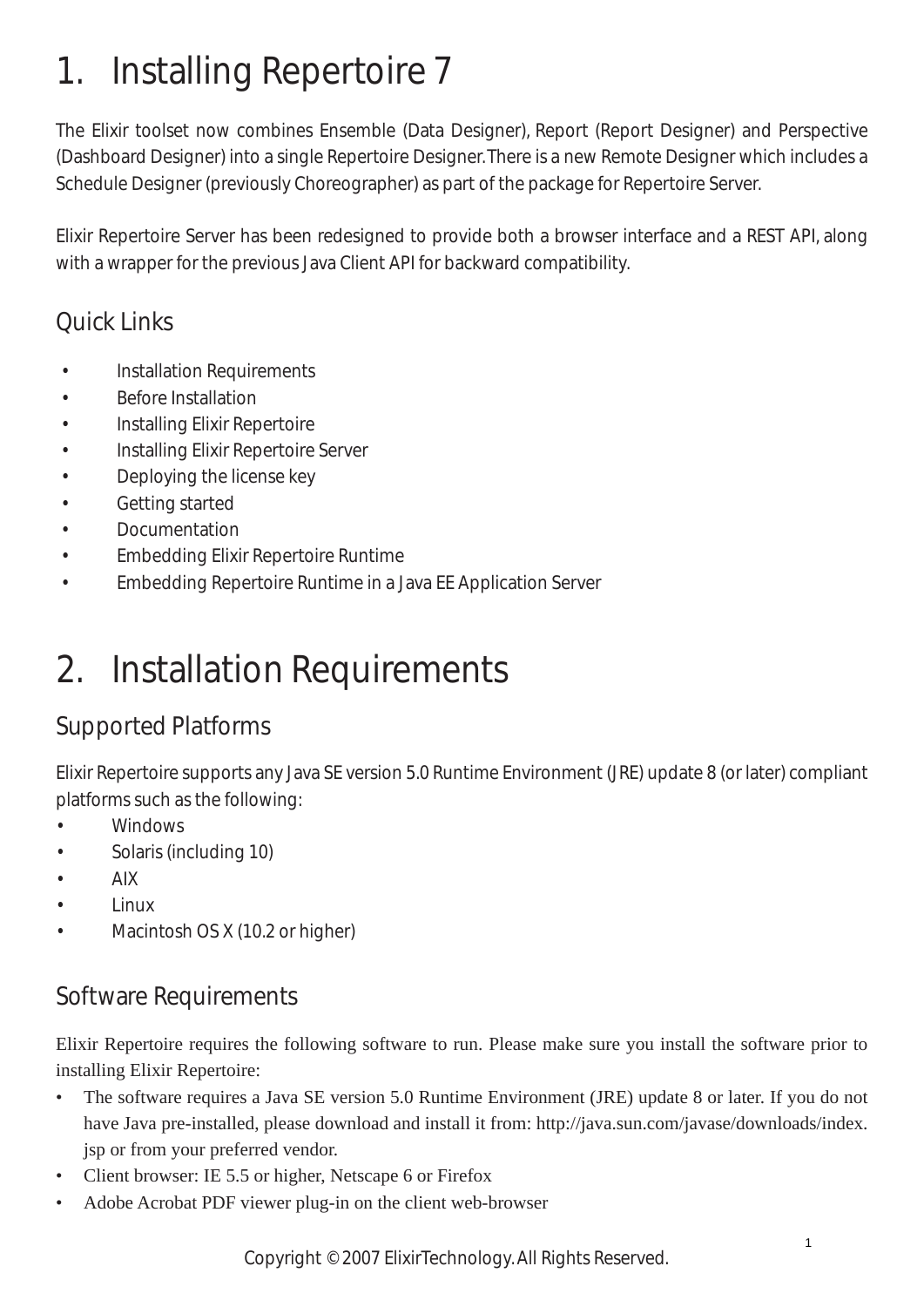#### <span id="page-2-0"></span>Hardware Requirements

Elixir software is able to run on a usual entry level system available in the market. As long as the operating system and the Java runtime is able to operate smoothly, Elixir software itself only requires an incremental amount of RAM. The primary demand for hardware resources comes from the volume of data retrieval (requiring more RAM), the complexity of rendering logic (speed of processor will benefit), and concurrency of rendering (multiple processors or cores will help).

You may refer to the "System requirements for the Java Runtime Environment 5.0" at http://www.java.com/ en/download/help/5000011000.xml.

#### For Elixir Repertoire

A recommended minimum configuration would be 256MB, and for more advanced usage, 512MB or even 1GB is common.

A total of 140MB disk space is recommended for the following:

- 40 MB for Elixir Repertoire software, documentations and samples
- Up to 80 MB for the Java runtime (depending on the version)
- 20 MB reserved space for other 3rd party add-on software like database drivers.

#### For Elixir Repertoire Server

A recommended minimum configuration would be 512MB, and for more advanced usage, 1GB or even 2GB is common.

A total of 140 MB disk space is recommended. This consists of the following:

- 40MB for the Elixir Repertoire Server software, documentations and samples
- Up to 80 MB for the Java runtime (depending on the version)
- 20 MB reserved space for other 3rd party add-on software like database drivers

#### Note:

Since system requirements are ultimately subject to data volume, report complexity, and usage concurrency to meet the desired response time, it is important to do a proper system sizing for optimal performance. You may request for system sizing assistance by contacting our technical team at support@elixirtech.com.

### 3. Before Installation

### Ensure you have Administrator privileges

If you are installing Elixir Repertoire on a computer running any of the supported operating systems (see Installation Requirements above), you must have Administrator privileges. The installation process creates registry entries and may update some system files that require Administrator rights.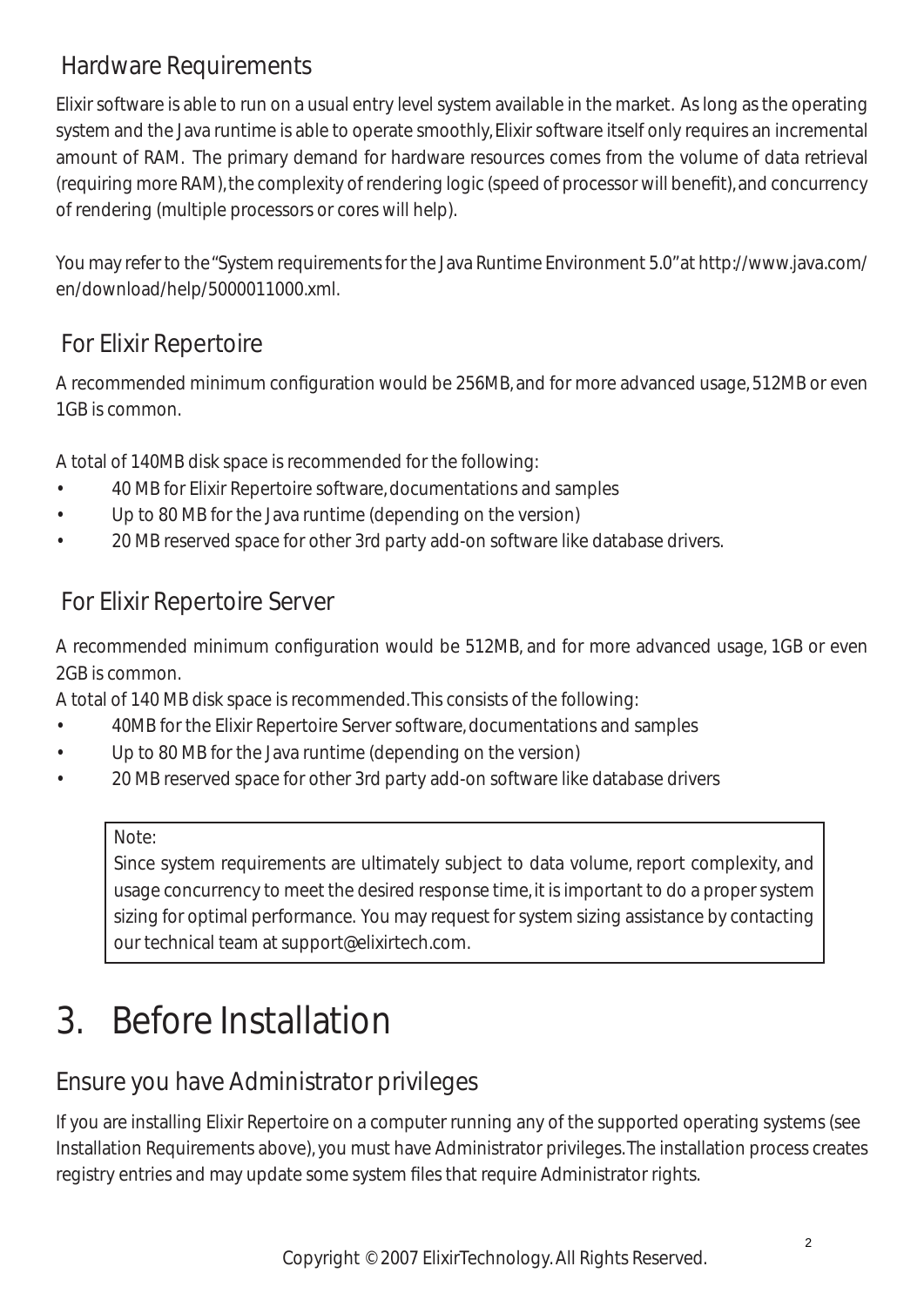#### <span id="page-3-0"></span>Ensure Java is pre-installed

The software requires a Java SE version 5.0 Runtime Environment (JRE) update 8 or later. If you do not have Java pre-installed, please download and install it from here or from your preferred vendor.

Tip:

Since system requirements are ultimately subject to data volume, report complexity, and usage concurrency to meet the desired response time, it is important to do a proper system sizing for optimal performance. You may request for system sizing assistance by contacting our technical team at support@elixirtech.com.

#### <sup>ox</sup> Command Prompt

```
C:\>java -version<br>java version "1.5.0_10"<br>Java(TM) 2 Runtime Environment, Standard Edition (build 1.5.0_10-b03)<br>Java HotSpot(TM) Client UM (build 1.5.0_10-b03, mixed mode, sharing)
|{\rm c} : \scriptstyle\diagup
```
### 4. Installing Elixir Repertoire

For **Windows Platform**, please click and run Elixir Repertoire Installer 7.x.x.exe to begin guided 1. installation.

For any **Java enabled platforms**, please click and run Repertoire- Installer-7.x.x.jar to begin guided installation.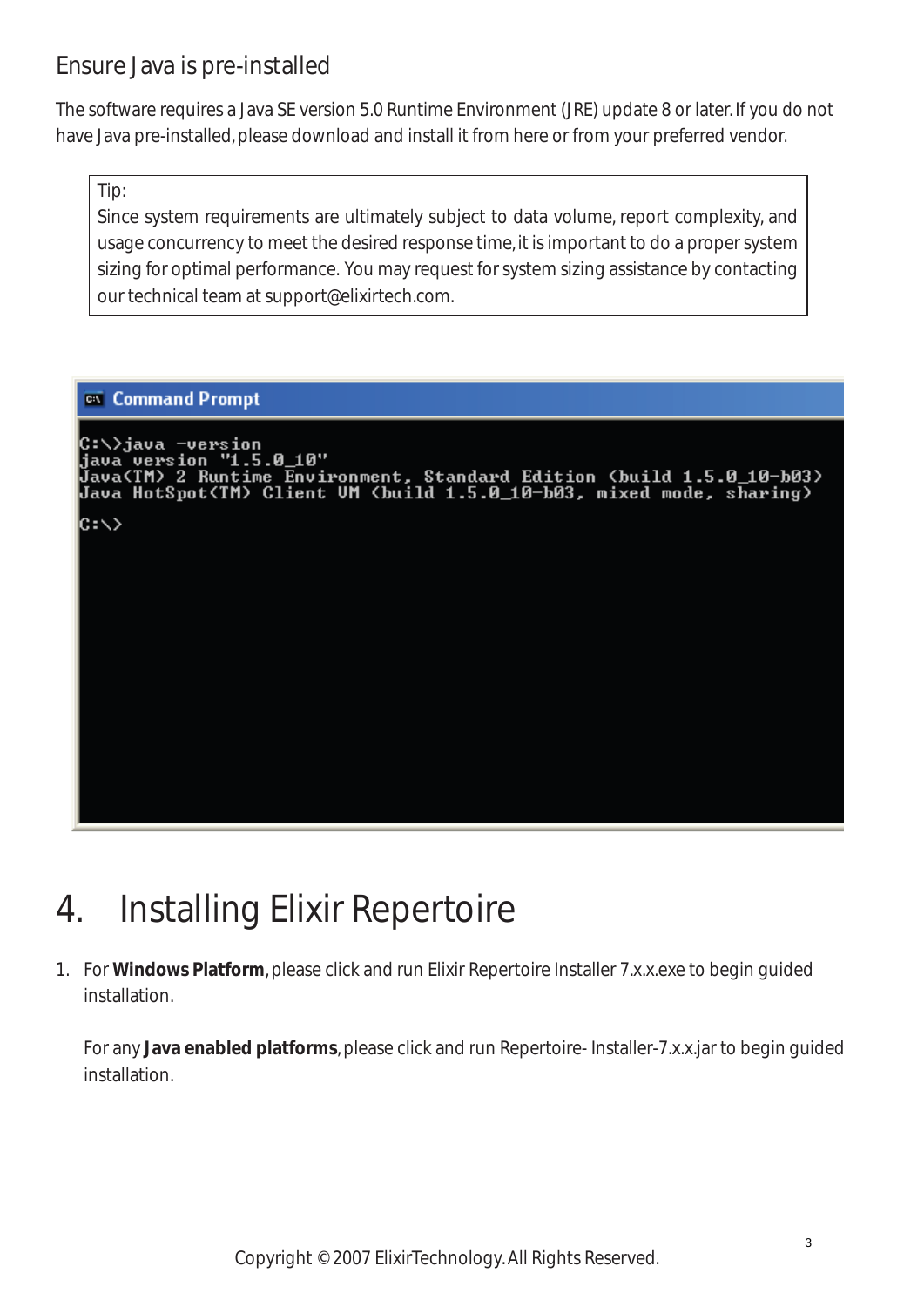| of IzPack - Installation of Elixir Repertoire                                                                                                                                                                                                                                                                                 |             |
|-------------------------------------------------------------------------------------------------------------------------------------------------------------------------------------------------------------------------------------------------------------------------------------------------------------------------------|-------------|
| Welcome to the installation of Elixir Repertoire 7.0.1!<br>This software is developed by:<br>- Elixir Technology Pte Ltd (Sales) <sales@elixirtech.com><br/>- Elixir Technology Pte Ltd (Support) <support@elixirtech.com><br/>The homepage is at: http://www.elixirtech.com/</support@elixirtech.com></sales@elixirtech.com> |             |
| (Made with IzPack - http://izpack.org/)<br>l Next                                                                                                                                                                                                                                                                             | <b>Quit</b> |

- 2. Click on Next, and the License Agreement appears.
- 3. Choose either Agree or Disagree, and click Next, if you agree.
- 4. Read through the readme guide, and click Next.
- 5. Installation Path Dialog box appears and you can choose to install at your desired location should it be different from the default directory of C:\Program Files\Elixir Repertoire

| <b>of</b> IzPack - Installation of Elixir Repertoire |                                 |
|------------------------------------------------------|---------------------------------|
| Select the installation path:                        |                                 |
| C:\Program Files\Elixir Repertoire                   | Browse                          |
|                                                      |                                 |
| (Made with IzPack - http://izpack.org/)              | <b>Previous</b><br>Quit<br>Next |

Copyright © 2007 ElixirTechnology. All Rights Reserved.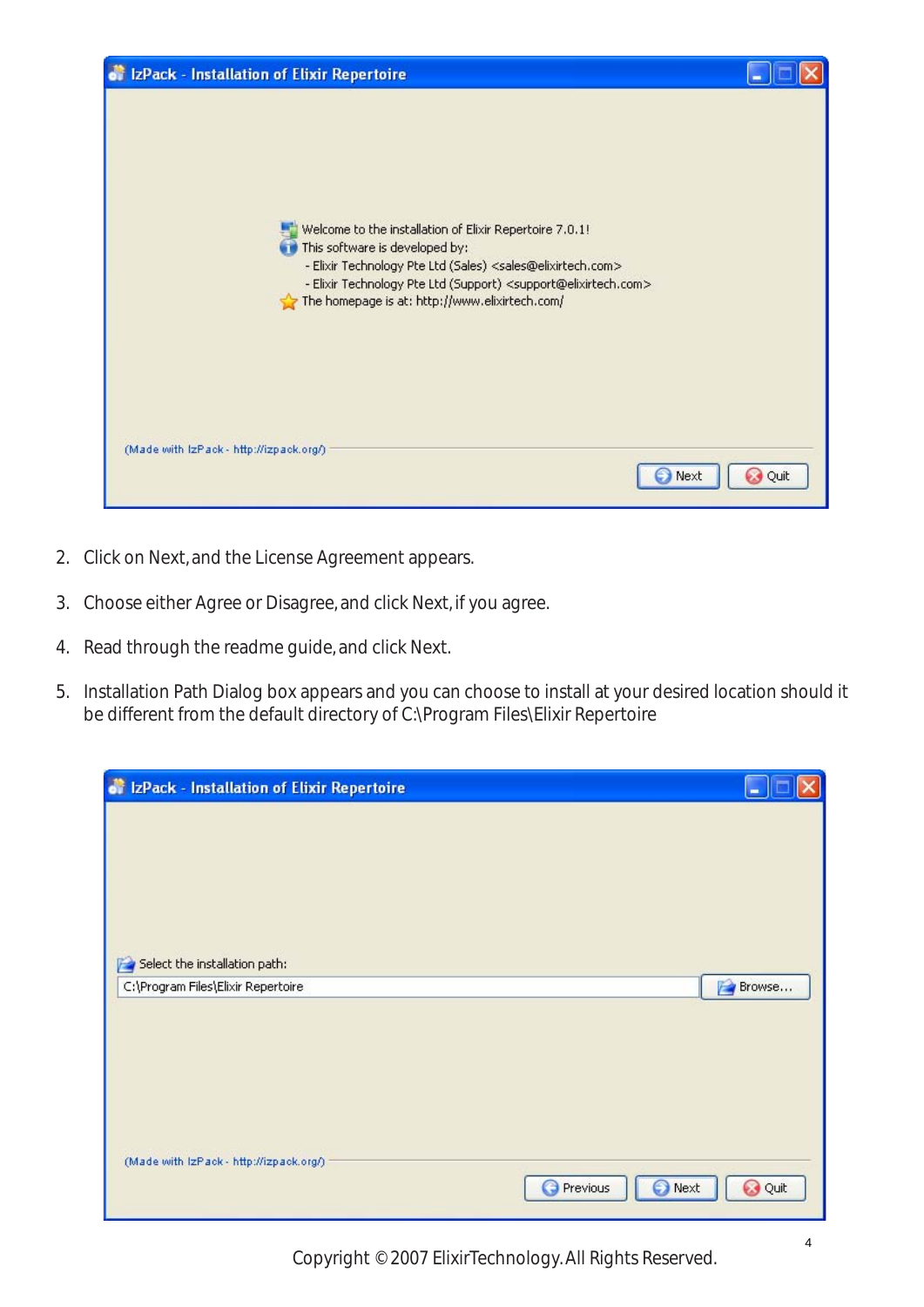<span id="page-5-0"></span>Do take note that if you are installing an upgrade of Elixir Repertoire, the installation wizard will prompt you with a warning, stating that the new version will be installed at the default location, thus overwriting your old version of Elixir Repertoire. If you wish to keep the previous version, do rename the installation path to prevent overwriting the old version.

- 6. Click on Next to begin the installation.
- 7. Depending on the speed, the installation of Elixir Repertoire will be completed in a few minutes.

| of IzPack - Installation of Elixir Repertoire                                                                                                                                                      |      |
|----------------------------------------------------------------------------------------------------------------------------------------------------------------------------------------------------|------|
| Installation has completed successfully.<br>Gi<br>An uninstaller program has been created in:<br>G1<br>C:\Program Files\Elixir Repertoire\Uninstaller<br>Generate an automatic installation script |      |
| (Made with IzPack - http://izpack.org/).                                                                                                                                                           | Done |

### 5. Installing Elixir Repertoire Server

Install Elixir Repertoire Server by unzipping the following Elixir Repertoire Server package to a location in the target file system i.e. C:\Program Files\Elixir Repertoire\. No additional installation steps are necessary.

Elixir Repertoire Server: Elixir Repertoire Server-7.x.x.zip

# 6. Deploying the license key

The installation includes all the various software components, but it is your license key that determines which components get activated.

Please note that if you have a key of an earlier version, eg version 6, you will need to obtain a new key as the key is refreshed for every major version.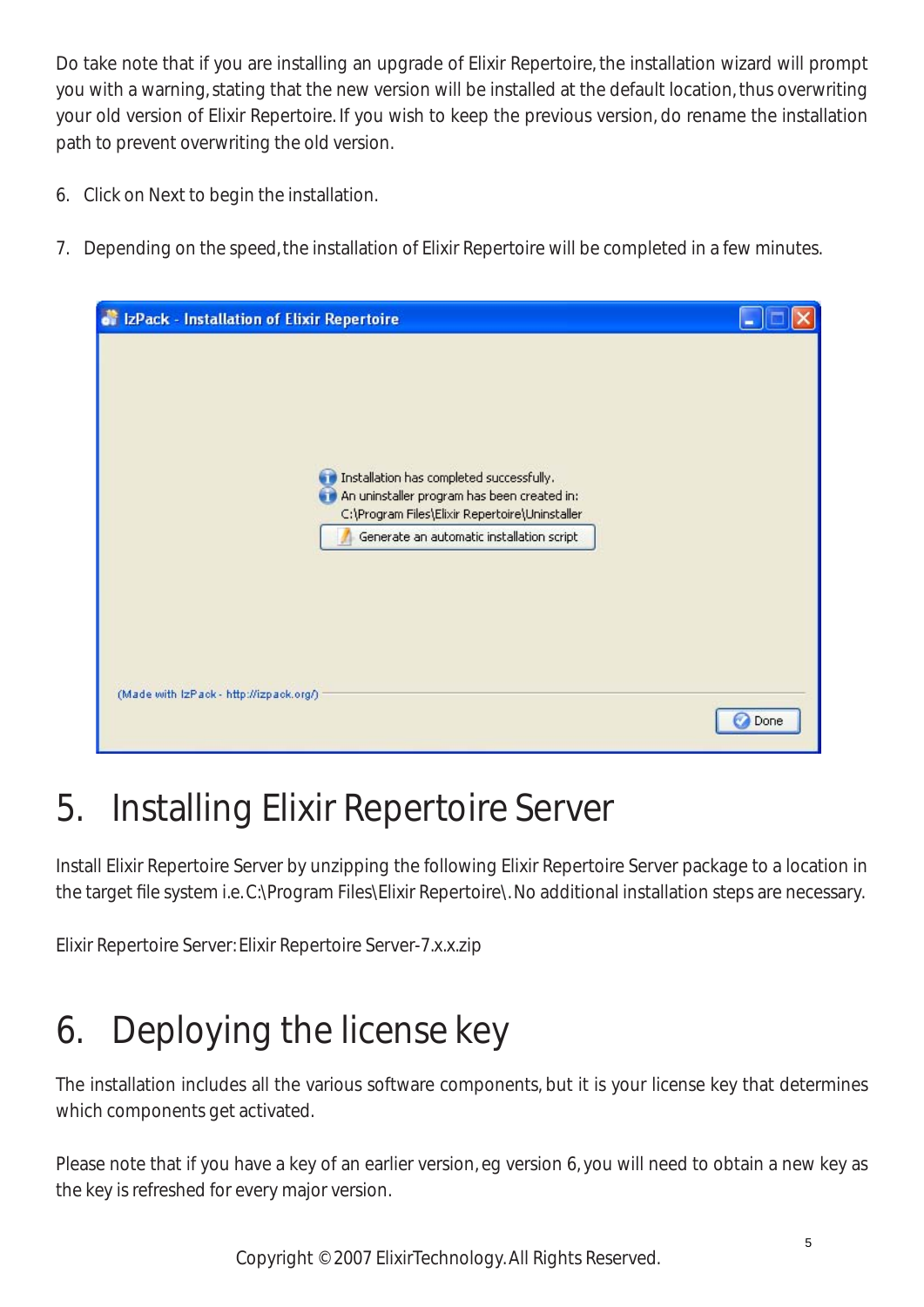| <sup>27</sup> Elixir Repertoire 7.0.1                                                 |                                                                                                                                                             | $  \mathbf{F}  \times$    |
|---------------------------------------------------------------------------------------|-------------------------------------------------------------------------------------------------------------------------------------------------------------|---------------------------|
| Elixir Repository D B                                                                 | 日日記<br>$\blacktriangleleft$<br>$\bullet$ ?                                                                                                                  | Ш<br>$\blacktriangledown$ |
| ElixirSamples<br>→<br>← Dashbard<br>← DataSource<br>← Report<br>← Resources<br>← Cata | $\overline{\mathsf{x}}$<br><b>X Global Properties</b>                                                                                                       |                           |
|                                                                                       | License<br>ERD<br><b>MIME Types</b>                                                                                                                         |                           |
|                                                                                       | No license found: ElixirRepertoire7-Designer-license.txt                                                                                                    |                           |
|                                                                                       | Enter the location of the license file in the field below<br>or contact sales@elixirtech.com to obtain a license.                                           |                           |
|                                                                                       | <b>License File:</b><br>$\cdots$                                                                                                                            |                           |
|                                                                                       | Install License                                                                                                                                             |                           |
|                                                                                       | Ok<br>Cancel                                                                                                                                                |                           |
|                                                                                       |                                                                                                                                                             |                           |
|                                                                                       |                                                                                                                                                             |                           |
|                                                                                       | Repertoire Designer 7.0.1 [20070614: build 101]<br>Copyright 2007 Elixir Technology Pte Ltd<br>Registered user: Evaluation User License expires: 2007-08-31 |                           |

### For Elixir Repertoire

Deploying the key has been made simple in this version. Instead of having to deploy the key separately, you can now go ahead to install the software and run it. You will then be prompted for the license key if found missing. You can point to the .zip file containing the license, or the license .txt file itself. The name of these files does not matter as the built-in key installer will copy out the content into the \$USER\_HOME directory, eg. C:\Documents and Settings\User, to create a new license file, ElixirRepertoire7-Designer-license.txt.

#### For Elixir Repertoire Server

Install Elixir Repertoire Server by unzipping the following Elixir Repertoire Server package to a location in the target file system i.e. C:\Program Files\Elixir Repertoire\. No additional installation steps are necessary.

Elixir Repertoire Server: Elixir Repertoire Server-7.x.x.zip

#### For Elixir Repertoire Remote

All users given the access to the Server will be able to use Repertoire Remote as a Viewer without any key deployed, as a built-in key is already provided at the server side. But for modifying templates, each user will need to have a license key for Remote.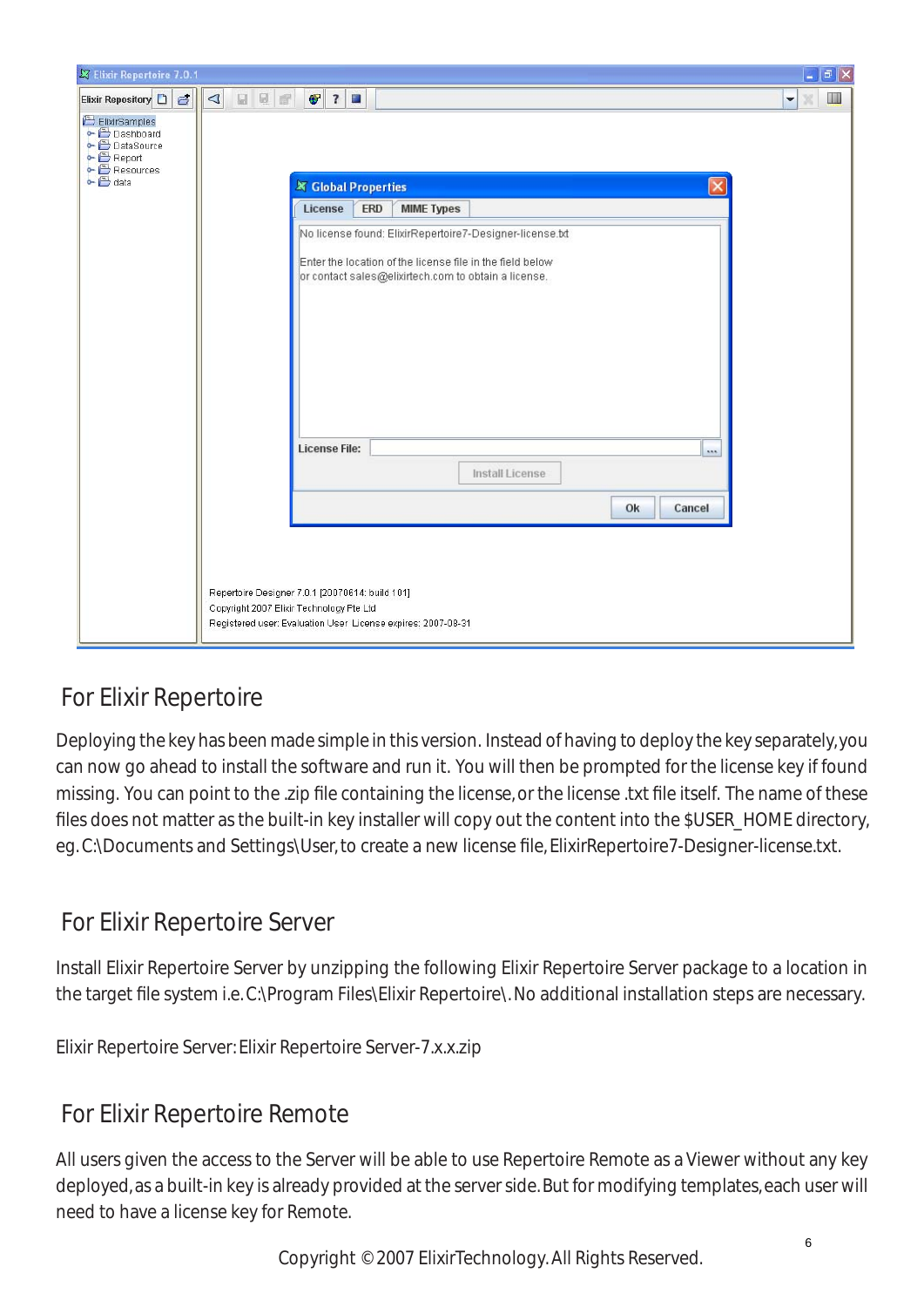<span id="page-7-0"></span>To install the key, run the server, browse to http://localhost:8080/ and logon as any user, eg the default "user", password, "pass". Select "Remote" at the top menu, and click on the software image or the "launch" button to run Remote. You can now use the Remote as an interactive "Viewer" to view and render reports, data, and dashboard, as well as to create scheduling jobs, if you are so authorized by your administrator.

To enable Remote as a designer, you will need to install the key by clicking on the "Global Properties" icon at the top bar. The license tab will allow you to locate the .zip file containing the license, or the license .txt file itself. The name of these files does not matter as the built-in key installer will copy out the content into the \$USER\_HOME directory, eg. C:\Documents and Settings\User, to create a new license file, ElixirRepertoire7- Remote-license.txt.

## 7. Getting started

#### For Elixir Repertoire

Once the key is deployed, you may run the software by navigating into the \bin directory to select the launcher. For Designer, start menu is set up for easier navigation. There is also a report viewer, Elixir Interactive Viewer, free for distribution within a licensed organization. This allows opening of report output file in .glint or .iml formats.

For automatic launching of this viewer, you may choose to associate the .glint and .iml extensions with the operating system, especially when selecting this output option from the Repertoire Server web application.

Tip:

On a Java enabled platform, one should be able to run a JAR file by double-clicking on the JAR file. However, due to cases of potential conflicting file association, other applications like Winzip may take over opening of a JAR file. In such case, please open a Command Prompt or equivalent Console in the same directory as the saved JAR file and enter java -jar XXX.jar, where XXX is the name of the deployer required.

### For Elixir Repertoire Server

Once the keys are deployed, you may run the software by navigating into the \bin directory to select the appropriate launcher, eg startServer.bat for Windows or startServer.sh for Unix and Linux. Remote Designer is launched after the Server is running by first logging in to http://localhost:8080 with default administrator id: "admin", and password: "sa". Remote menu is then available for launching, which will deploy over the web through Web Start to install a locally cached copy, with auto-update when the server has a newer copy. You can now access the server administration module to create new users, groups, and filesystems, specifying the access control, or simply view the templates provided.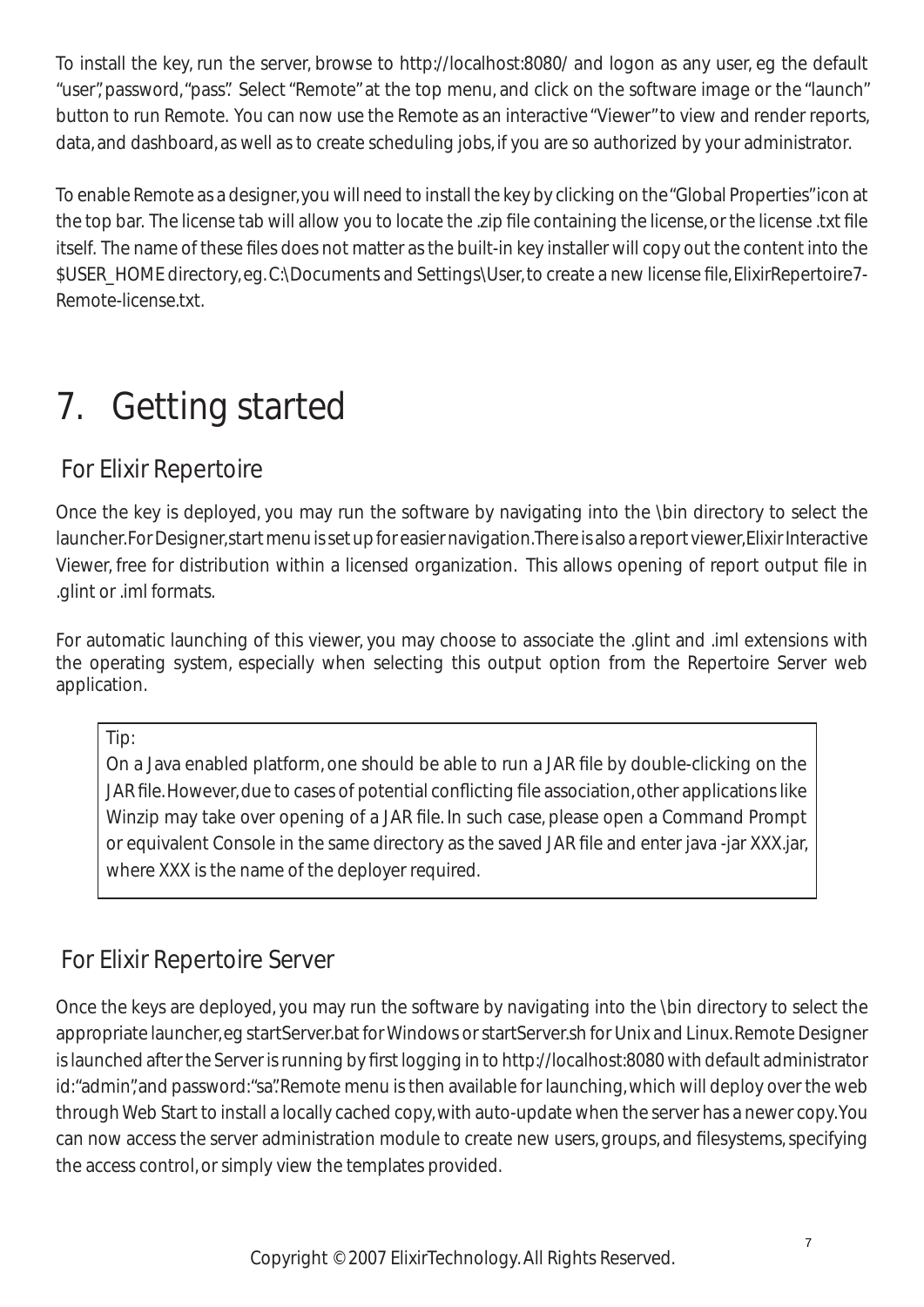### <span id="page-8-0"></span>8. Documentation

User manual are available either from the Start Menu, in the on-line help in the software, or in the /docs folder. There are additional technical references of the underlying object models of our template formats for advanced level scripting and development use.

### 9. Embedding Elixir Repertoire Runtime

You can find a running demo for embedding our runtime component with API and souce code provided. Please note that this runtime is free for distribution within the licensee's company, and for external distribution, please approach our sales team at sales@elixirtech.com to obtain an OEM license at a onetime fee with an option for yearly Partner Kit subscription for free runtime upgrade, developer licenses of the full set of our software, and priority support.

### 10. Embedding Repertoire Runtime in a Java EE Application Server

Elixir Repertoire Server is designed for standalone operation, requiring only Java SE to run. By decoupling the Server from the calling program, it provides a more cost effective way for adding multiple instances of the Server on the same or different physical server for horizontal scalability. Vertical scalability can also be achieved by allowing higher multi-threading, subject to license control, without the usual resource contentions that may occur in an embedded environment.

Nonetheless, one can still embed the standalone Repertoire Runtime in a Java EE application, but it's restricted to allow only a single-threaded operation. To unlock for multi-threading, please approach our sales team to purchase the corresponding key.